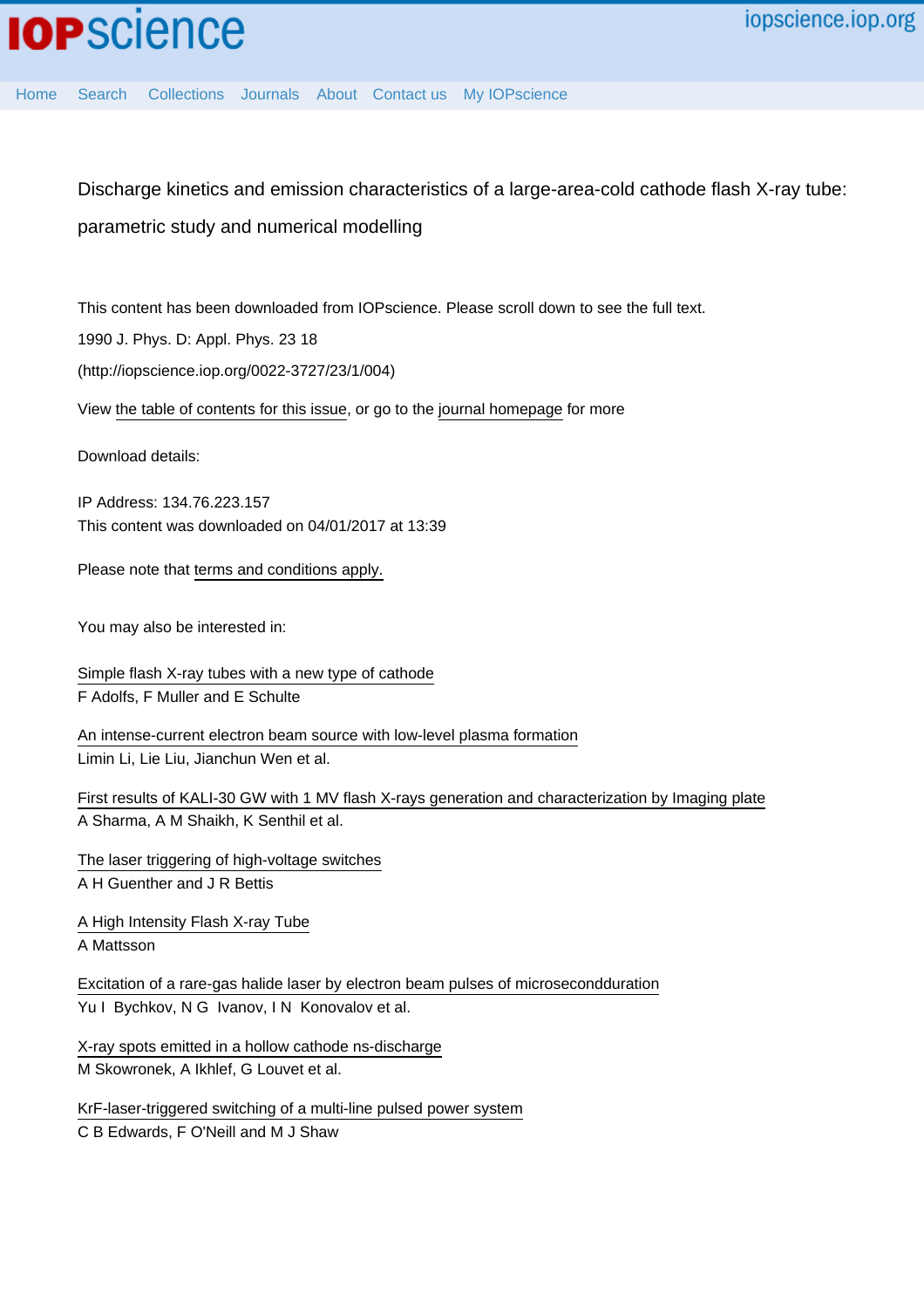# **Discharge kinetics and emission characteristics of a large-area cold cathode flash x-ray tube: parametric study and numerical modelling**

## **M Steyert**

Max-Planck-lnstitut fur Biophysikalische Chemie, Abt. Laserphysik, Postfach 2841, D-3400 Göttingen, FRG

Received 14 June 1989, in final form 31 July 1989

**Abstract.** A pulsed x-ray tube is described which consists of a large-area  $(80-400 \text{ cm}^2)$  cold carbon felt cathode and a tantalum foil anode arranged in transmission geometry. It is driven by a Marx generator with an output voltage between 60 and 140 kV. The dose and the dose rate of the x-ray flash together with the diode current are studied as a function of anode-cathode distance, the cathode area and the charging voltage. The tube characteristics are numerically well described by a simple model which considers cathode plasma migration and a space-charge limited current in the remaining vacuum gap.

X-ray flash sources are widely used for the observation of fast phenomena. Depending on the application, high repetition rate, high dose, short pulse duration or high intensity are demanded [1, 2]. More recently, x-ray flash tubes have also been used for the preionisation of high-pressure gas discharge lasers [3-71. If a high xray intensity is required, cold cathodes are often employed, because they are capable of a space-charge limited current, which can be considerably higher than that of thermoionic emitters  $[8]$ .

Compared with commonly used metal blades, cathodes made of carbon fibres or carbon felt have **Experiment**  been found to be advantageous in vacuum discharges with regard to their x-ray emission homogeneity and lifetime [g]. Due to the high number of potential fieldemitting whiskers, statistical fluctuations and the evaporation of single whiskers are of minor importance. Additionally, carbon felt cathodes are scalable to large areas as required in electron beam pumped or x-ray preionised laser technology, where they have become a widely used technique  $[5, 7]$ .

Despite their widespread use, there have been only a few attempts to explain the operational characteristics of cold cathode x-ray tubes in the pre-breakdown phase by analytical or numerical models *[7,* 10-121.

In this paper we present a detailed study of an xray flash tube consisting of a Marx generator and a

**1. Introduction 1. Introduction vacuum** diode employing a carbon felt cathode with a large emission area  $(80-400 \text{ cm}^2)$ . The dependence of tube current and x-ray output on cathode area, electrode separation and generator design is investigated. **A** non-linear, second-order differential equation describes the circuit including the Marx generator, the cables and the vacuum diode. Under the assumption of a constantly moving cathode plasma with increasing effective emission area, the tube current and x-ray output during plasma migration are calculated in good agreement with experimental data.

**A** schematic diagram of the flash x-ray system consisting of the high-voltage generator and the vacuum diode is shown in figure 1. The diode chamber is made of **6** mm thick stainless steel with a  $10 \times 40$  cm<sup>2</sup> large Al output window of **3** mm thickness at the bottom and lead glass windows for discharge observation at the side walls. The cathode is made of **3** mm thick and 40 cm long carbon felt (1) while the anode consists of a  $10 \mu m$ thick tantalum foil (2). Both electrodes are fixed to their supports by conductive glue. Optionally, a peaking capacitor  $C_p$  is formed by a steel plate in contact with the high-voltage feedthrough and the tube housing with deionised water as the dielectric material (3). Two cathode sizes of 2cm and 10cm width have been † Present address: Central Laser Facility, Rutherford Appleton tested. The chamber is evacuated to  $\approx 2 \times 10^{-5}$  mbar.<br>Laboratory, Chilton, Didcot, Oxon OX11 0QX, UK. The tube is powered by a *n*-stage (*n* = 3–4) Marx The tube is powered by a *n*-stage  $(n = 3-4)$  Marx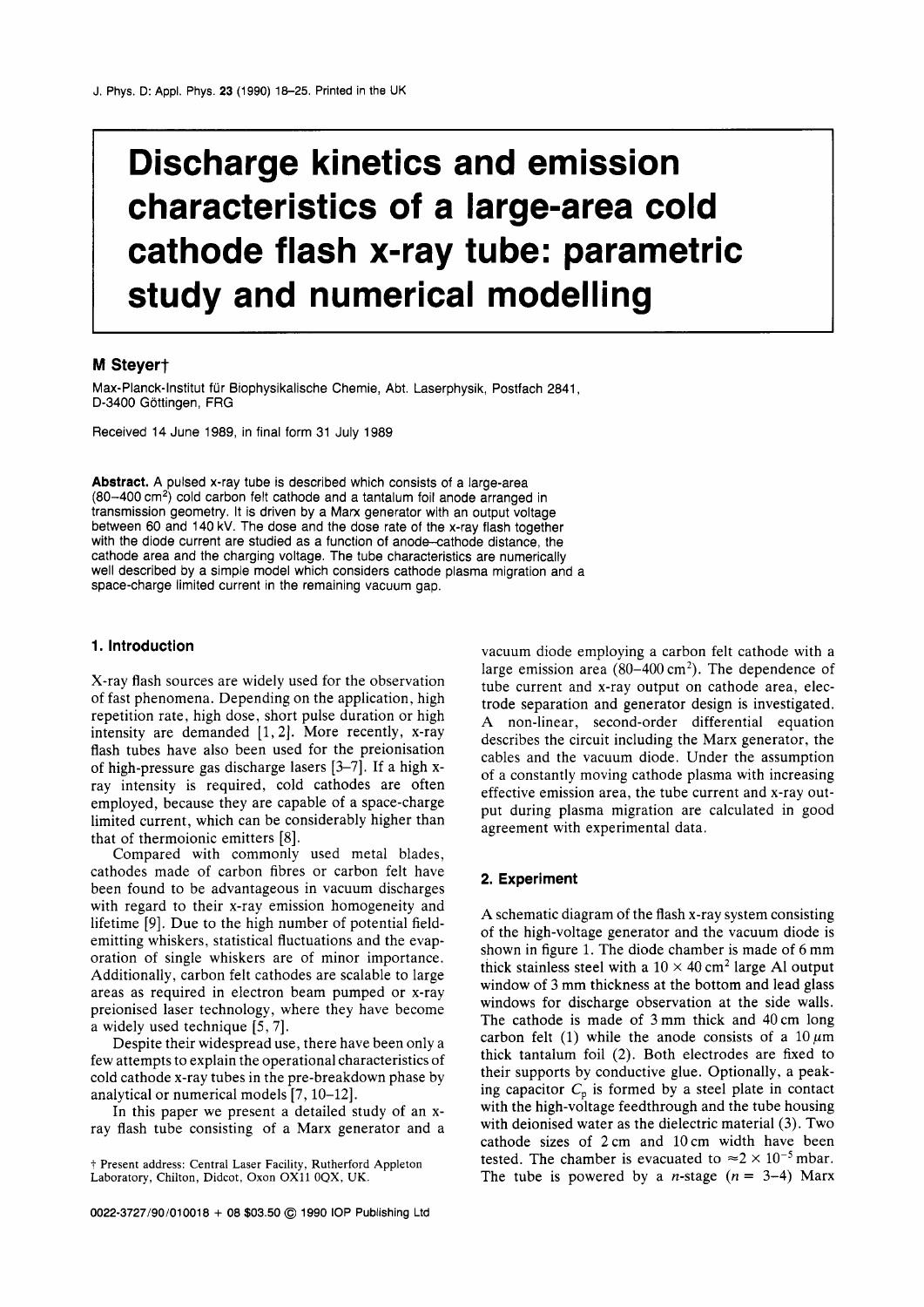

Figure 1. Schematic diagram of the x-ray flash system (see text for details).

generator, each stage consisting of a 38 nF capacitor and an electrically triggered spark gap (Maxwell). Each stage can be charged up to  $U<sub>C</sub> = 35$  kV. The current through the diode was measured with a current transformer (Pearson Model 110). **A** PIN diode (UDT pin 10) protected against visible light with a thin aluminium foil was used to trace the x-ray pulse  $[6, 13]$ . Since the active layer of this detector is very thin  $(\approx 250 \mu m)$  it is reasonable to assume that it measures the x-ray dose rate.

The x-ray dose was determined with a pocket dosemeter FH 39 R5 (FAG) at a distance of 3 cm from the output window. Since the x-ray beam is highly divergent, both PIN diode and dosemeter were enclosed in a small lead box so that they only collect the x-rays emitted in the forward direction.

The electrical signals were recorded with a 7834 storage oscilloscope or with a 7250 transient digitiser (Tektronix). The tube voltage at the high-voltage feedthrough was monitored with a resistive voltage divider (made available by Dr **A** Endo, Tokyo) which has a temporal resolution of about 50 ns. Little effort was made to minimise the inductance of the electrical circuit, and depending on the actual geometrical current loop size, it amounts to a few microhenry.

#### **3. Discharge mechanism**

Vacuum discharges between cold cathodes have been extensively studied [11, 12, 14–17] and the principles of operation are well understood. However, due to the high number of parameters which are difficult to quantify (e.g., surface roughness of the electrodes), there is still a high degree of empiricism in the description of vacuum discharges [2,15]. It is commonly agreed that the phenomena occurring during arc formation are exceedingly complex [18]. Let us briefly review the most important processes for the present application.

Depending on the shape and material of the cold cathode, the geometry and the background gas pressure, electrons are extracted either directly from the cathode (field-emission tube) or from a plasma formed

by evaporation of cathode material (vacuum discharge tube) [2]. **A** very low background pressure  $(approx 10^{-10} \text{ mbar})$  is needed to achieve a pure fieldemission current while the requirement for effective xray production via plasma emission is quite moderate  $(=10^{-5}$  mbar) [2, 8]. At large inter-electrode separation (several centimetres) a pure field-emission current is not likely to occur [2]. The evaporation in vacuum discharge tubes occurs due to Joule heating of protrusions by high local field-emission currents  $[14-16]$ . The vapour thus produced is partially ionised by electrons, and positive ion bombardment of the cathode enhances the electron emission [18]. A highly conductive plasma is formed, which works as an effective cathode with a very small work function [16]. Additionally, an anode plasma may be formed [19].

Electrons are extracted from the plasma and accelerated in the remaining vacuum gap producing bremsstrahlung and characteristic radiation when they impinge on the anode. The electron current in the gap is essentially space-charge limited [14, 16]. When the expanding cathode plasma cloud has reached the anode an arc develops. **A** fairly short circuit is formed and xray emission is practically terminated. This effect is well known as plasma closure and typically occurs with cold cathodes. Hence, only the period before vacuum breakdown, in the arc formation period, is of interest for the production of x-ray flashes. However, since most of the energy initially stored may be dissipated during the arc phase, the electrodes or other circuit elements such as spark gaps may be severely damaged. Arc formation should therefore be avoided by proper choice of tube and generator parameters **[2,** 10,181.

### **4. Results**

#### **4.1. Parametric study**

The tube current, x-ray dose rate and total x-ray dose were measured as a function of the charging voltage, cathode size and anode-cathode separation. For not too large electrode separation  $(d_0 \leq 4 \text{ cm})$ , the signals are very smooth; the shot-to-shot stability of the peak current is better than  $\pm 1\%$  and that of the PIN diode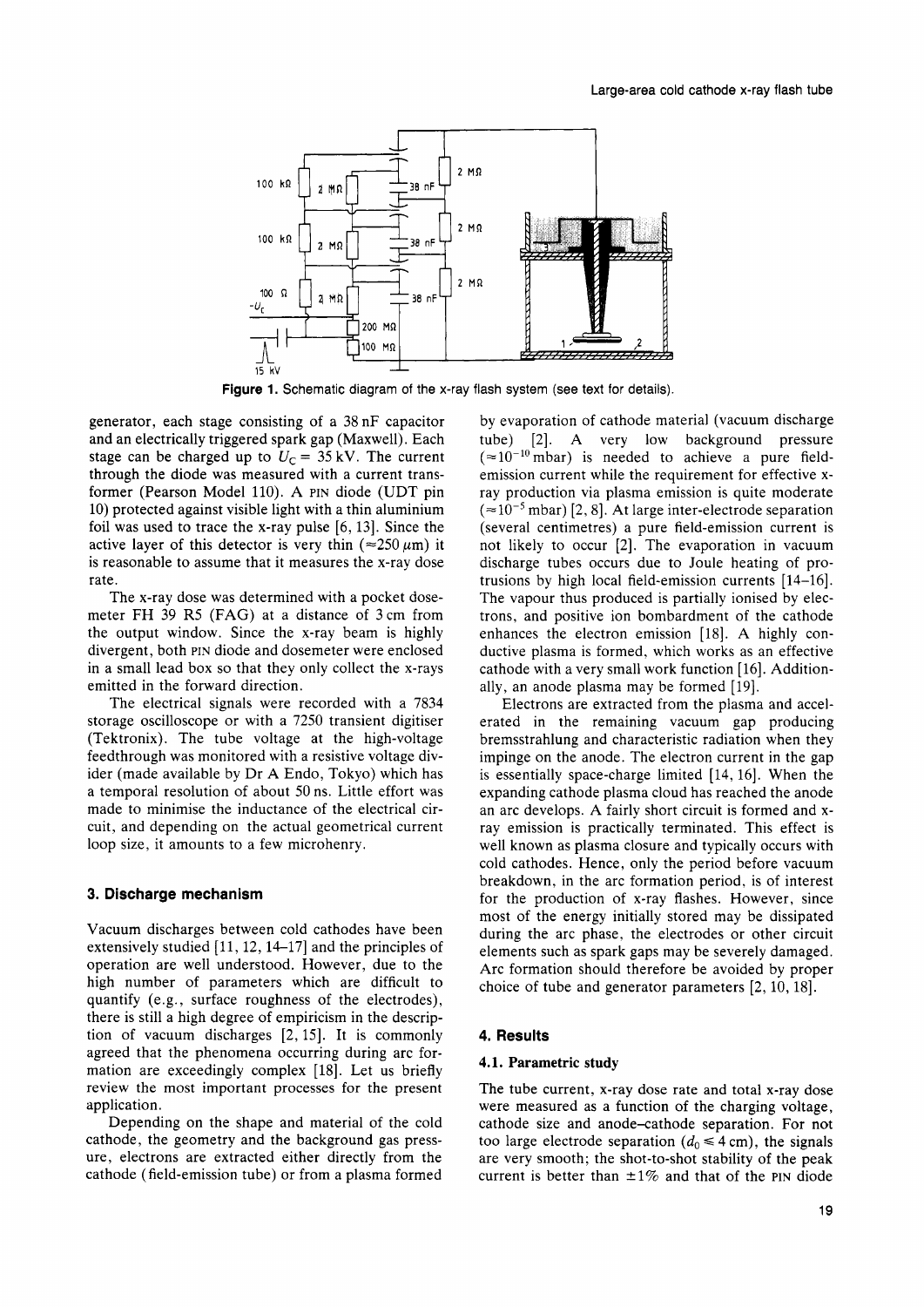### M Steyer



Figure **2.** X-ray tube current (top) and x-ray dose rate (bottom) as traced by the **PIN** diode for various electrode separations *do.* Here the three-stage Marx generator was used with  $U_C = 30$  kV and  $A = 2 \times 40$  cm<sup>2</sup>.

signal is better than  $\pm 2.5\%$ . Figure 2 displays the diode current and the respective x-ray pulse shape for the small cathode and various anode-cathode distances *do*  with  $U_C = 30 \text{ kV}$  (three-stage Marx generator). For  $d_0 = 1.3$  cm, the current exhibits nearly short-circuit characteristics due to rapid arc formation across the gap. In this case, x-ray emission is low (10 mR) and the **PIN** diode signal is very noisy. For distances up to *2.8* cm, current oscillations are observed indicating the formation of a low-resistive arc after plasma closure. The amplitude of the current oscillations decreases for larger  $d_0$  for two reasons. First, the resistance of the tube in the arc regime becomes larger with increasing *do* causing a faster decay of the current oscillations [2]. Second, the portion of the total stored energy which is converted into kinetic energy of the electrons before the plasma has reached the anode will presumably increase with  $d_0$ . Consequently, the energy still available in the arc regime is expected to be smaller for larger  $d_0$ . For  $d_0 \geq 3.3$  cm, the electrical energy is deposited into the load within a single current pulse. For even larger  $d_0$ , the current trace becomes more and more irregular and the fluctuations from shot to shot become larger.

The x-ray pulse always peaks before the current maximum [2] which is a clear indication of the decreasing effective electrode separation. The current characteristics of the large cathode are similar to those of the small one. but the current is considerably higher and the duration of both current and x-ray pulse is shorter. The minimum electrode separation at which no current reversal occurs is practically equal for both cathode sizes.

In figure 3, the peak tube current and the x-ray pulse duration (FWHM) are plotted as a function of the anode-cathode sparation for the two different cathodes. With increasing distance. the peak current



Figure **3.** Peak tube current and x-ray pulse duration **(FWHM)** as a function of electrode separation *do*  (three-stage Marx generator,  $U_C = 30$  kV) for two different cathode areas  $A: \bullet$ ,  $\blacktriangle$ ,  $A = 2 \times 40$  cm<sup>2</sup>;  $\bigcirc$ ,  $\bigtriangleup$ ,  $A = 10 \times 40$  cm<sup>2</sup>.

decreases in qualitative agreement with the spacecharge limited current between two plane parallel electrodes of area *A* (Child-Langmuir law) [20]

$$
I = \frac{4}{9} \varepsilon_0 \left( \frac{2e}{m_c} \right)^{1/2} \frac{U_V^{3/2}}{d^2} A = \alpha \frac{U_V^{3/2}}{d^2} A \tag{1}
$$

where *I* denotes the tube current, *d* the electrode separation, Uv the voltage across the vacuum gap and *e*   $(m<sub>c</sub>)$  the charge (mass) of an electron. The spacecharge law in this simple form only applies if the work function of the cathode is negligible. Equation (1) does not consider the migration of the plasma front, which diminishes the effective electrode separation with time. The increase of the x-ray pulse duration with  $d_0$  as well as the delay between the maxima of x-ray intensity and current are indications for this movement.

Additionally, since the Marx generator is not a constant-voltage source, the time dependence of the acceleration voltage  $U_V$  has to be taken into account. As a consequence. the peak current is not proportional to the cathode area as may be concluded from equation (1) (figures 3 and 4). Hence, the ratio of the peak currents need not contradict the validity of the spacecharge law.

Visual inspection of the discharge shows a homogeneous distribution of several hundred sparks on the cathode, each representing an exploding whisker. The areal density of the exploding whiskers on the cathodes is so high that the single plasma clouds apparently overlap.

The cathode plasma not only expands directly towards the anode. but in a considerably larger solid angle (see also [14]). It is seen through the windows that a large number of sparks are formed at the sides of the carbon felt, i.e. the plasma also expands orthogonally to the anode-cathode gap. This will be recognised in the effective area of the tube current, which is larger than the physical cathode surface area (see **<sup>d</sup>**4.2).

In figure 4. the x-ray dose and the peak dose rate are plotted as a function of  $d_0$ , measured under the same experimental conditions as figure 3. It is seen that both x-ray dose rate and dose are considerably higher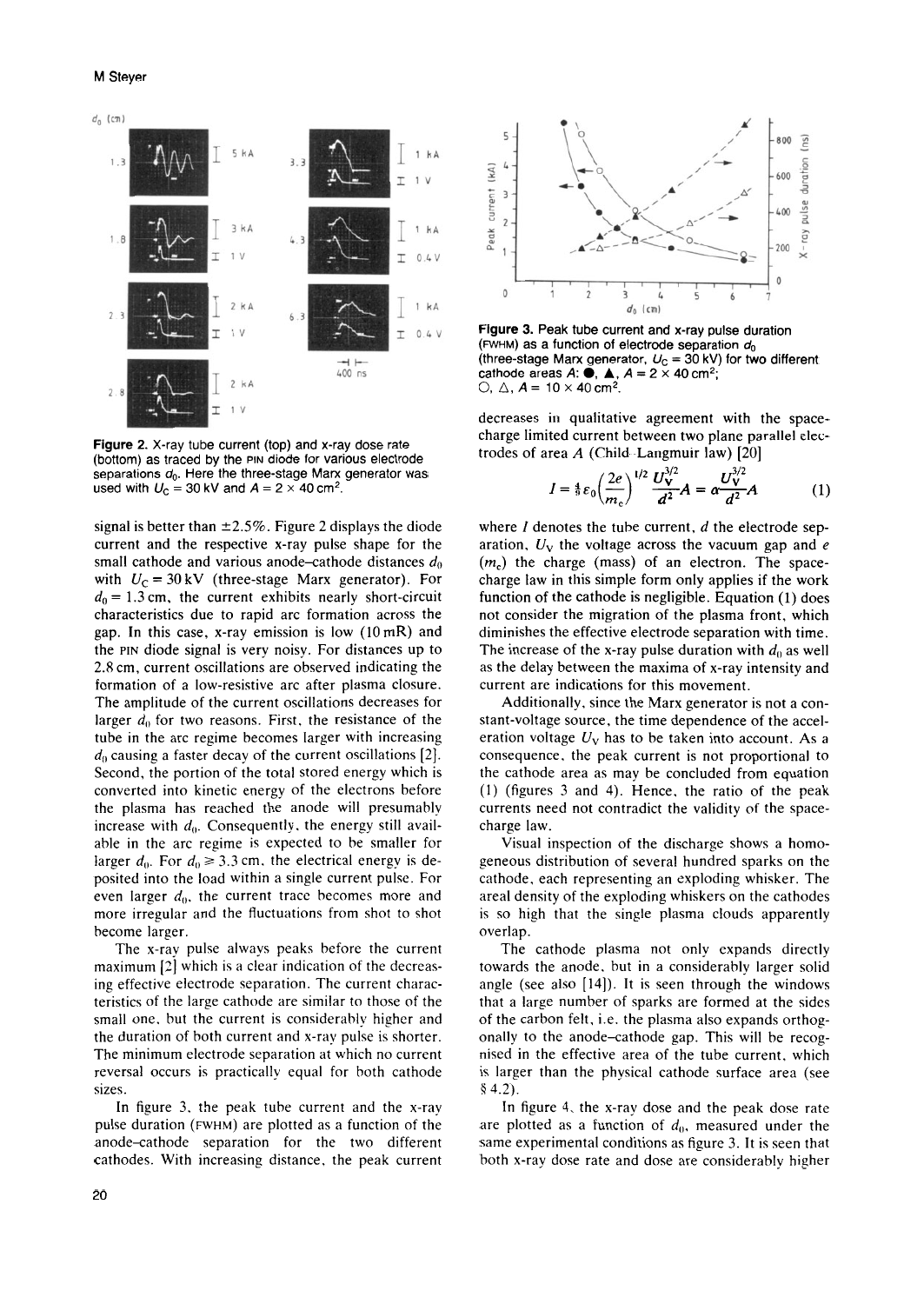

**Figure 4.** X-ray dose per pulse and peak x-ray dose rate as a function of electrode separation *do* (three-stage Marx generator,  $U_C = 30$  kV) for two different cathode areas  $\ddot{A}$ (symbols as in figure 3).



**Figure 5.** Dependence of the peak tube current (right-hand scale) and the peak x-ray dose rate (left-hand scale) on the Marx charging voltage  $U_c$ . Here a four-stage Marx generator and the small cathode  $(A = 2 \times 40 \text{ cm}^2)$  were employed with  $d_0 = 3.6$  cm.

for the small cathode. Although *j* is explicitly independent of the cathode size (since the current is spacecharge limited), the higher total current of the large cathode leads to faster discharge of the Marx generator and consequently to a shorter x-ray pulse. For the larger cathode, the whole x-ray energy is distributed over a larger area. Hence, the dose produced by a certain area must be smaller.

For a given  $d_0$ , the peak tube current varies with the Marx charging voltage  $U_c$  in good agreement according to  $U_c^x$ , with  $1.0 \le x \le 1.3$ , depending on the actual tube parameters. The experimental value for the exponent *x* is not very different from the exponent 1.5 in the space-charge law (equation (1)) and is in agreement with the observation of other authors [13]. The dose *D* as well as the peak x-ray dose rate (as observed by the PIN diode) follow a power law  $\alpha U_C^{\gamma}$ , with  $3.5 \le y \le 4.5$  (figure 5).

The strong dependence can qualitatively be understood by neglecting any temporal change of  $U_V$  or d. For not too high an acceleration voltage, the spectrally

integrated x-ray intensity  $S_{\text{cont}}$  (in units of W cm<sup>-2</sup>) originating from bremsstrahlung radiation for a 'thick' anode is approximately proportional to [21]

$$
S_{\text{cont}} \propto jU_{\text{V}}^2 \tag{2a}
$$

where *j* is the current density. The intensity of characteristic radiation  $S_{\text{char}}$  has been found to be proportional to  $[10, 22]$ 

$$
S_{\text{char}} \propto j(U_{\text{V}} - U_1)^{\beta} \qquad 1.5 \le \beta \le 2.0. \quad (2b)
$$

 $U<sub>I</sub>$  denotes the ionisation energy of a particular inner electron. L radiation is immediately reabsorbed in the Ta anode. Using the constants for equations  $(2a, b)$ given in [21,22] and assuming a constant voltage of 120 kV it is seen that the spectrally integrated intensity of continuous radiation is nearly two orders of magnitude larger than that of the K line. Since the temporally varying tube voltage generally exceeds the K binding energy only for a short time this ratio will be even higher. Hence, it is reasonable to neglect characteristic radiation, as we will do in the following.

It follows from equations  $(1)$  and  $(2)$  that the x-ray intensity is only a function of the current density *j.*  Since  $j \propto U_{\rm V}^{3/2}$ ,  $S \propto U_{\rm V}^{7/2}$ . Since a slightly shorter x-ray pulse is expected at higher driving voltage in cold tubes, an  $S \propto U_0^3$  law was derived in [4]. The canonicle tubes, a the property world is in concrete in dependence in the present work is in general significantly stronger. The reason for this is not fully understood, but we believe that it is partly due to the spectral composition of the radiation which is not exactly known. The radiation is, for example, filtered by the 3 mm thick aluminium window of the tube. It can be easily shown that the voltage dependence of the x-ray intensity becomes stronger if the radiation **is**  filtered.

Additionally, the difference between x-ray intensity and x-ray dose rate should be kept in mind. Equation (2a) gives a value for the spectrally integrated x-ray intensity (in  $W \text{ cm}^{-2}$ ) of the *emitted* radiation. However, the pen dosemeter and the PIN diode measure the energy (power) of the radiation absorbed in a thin layer of air (silicon, respectively). The factor between intensity and dose rate is strongly wavelength dependent through the photoelectric cross section [23]. The results of the dose measurements and the diode signal are in full agreement with each other and, therefore, we consider the strong voltage dependence to be an experimental fact.

A more detailed analysis would require further assumptions about or accurate measurements of the xray spectrum, which have not yet been performed. However, the x-ray spectrum could be estimated from the attenuation coefficient of the radiation in pure copper plates of various thickness. With a four-stage Marx generator and  $U_C = 35 \text{ kV}$ , the intensity spectrum extends roughly from 20 to 90 keV and peaks at about 30 keV (figure **6).** 

The voltage across the tube can be considerably increased by a peaking capacitor  $C_p$  which is small compared with the erected capacitance of the Marx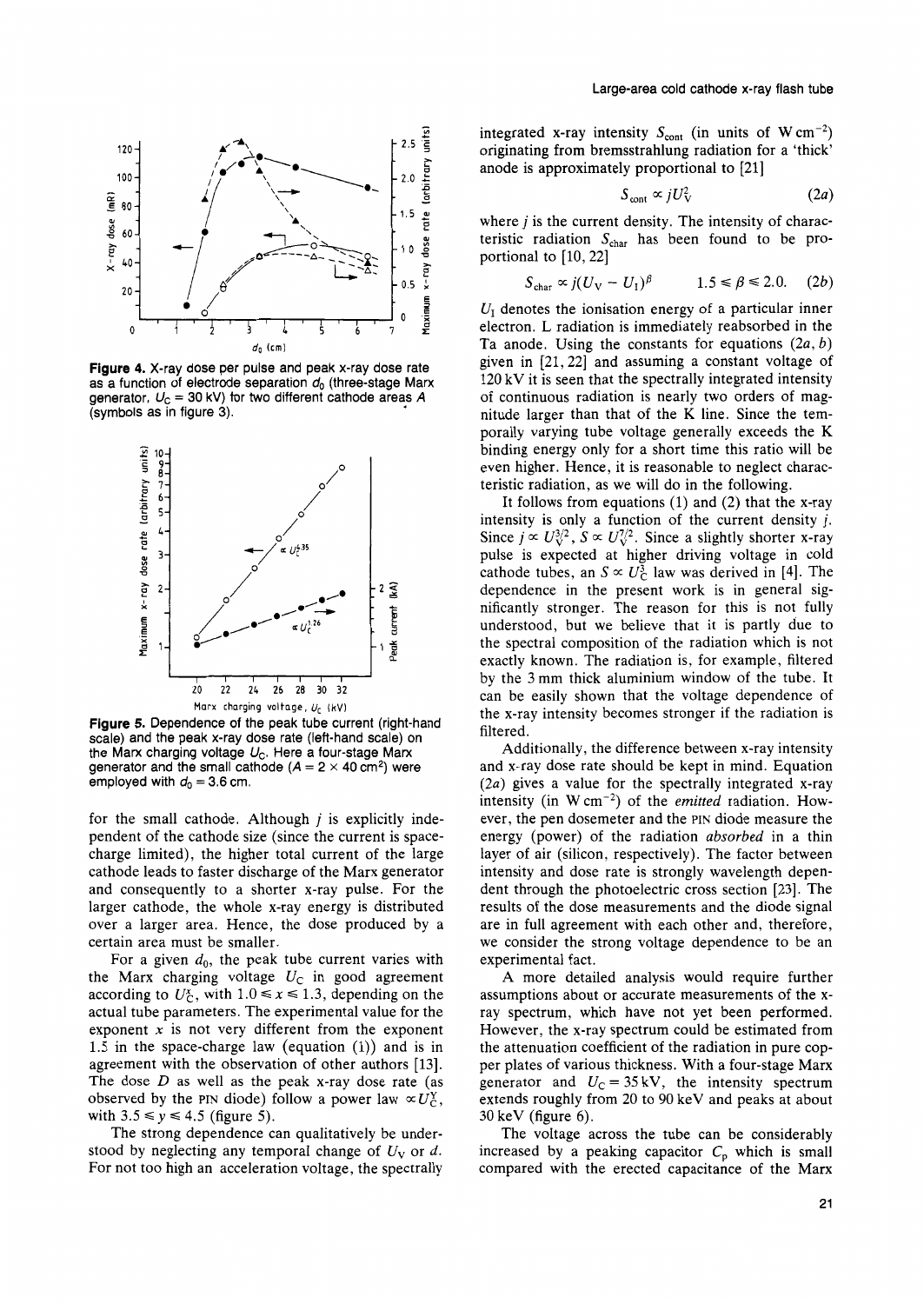

**Figure 6.** Schematic spectral distribution of the x-ray energy without (hatched) and with peaking capacitor (four-stage Marx,  $U_C = 35 \text{ kV}, d_0 = 2.1 \text{ cm}$ ).



**Figure** *7.* Comparison of the x-ray dose rate (as traced by the PIN diode) without (left) and with the use of an additional peaking capacitor,  $C_0 = 4$  nF (three-stage Marx generator,  $U_c = 30 \text{ kV}$ ,  $d_0 = 2.3 \text{ cm}$ ).

generator [6]. Furthermore, the inductance of the discharge loop is decreased to about 500 nH. Best performance was obtained with  $C_p = 4$  nF. Depending on the gap size. an increase of the x-ray dose rate up to a factor of three and a pulse length reduction of up to 60% could be achieved (figure 7). Additionally, the pulse dose was typically increased by about 100% with  $C_p$ . The x-ray spectrum peaks at 40 keV and extends to 120 keV with  $C_p$  (figure 6). The spectrally integrated x-ray energy is about three times as high as without  $C_{\rm p}$ .

The x-ray flash tube has been used successfully for the preionisation of rare-gas halide lasers of different volumes [5,24]. In order to avoid unnecessary stress of the tube electrodes by arc formation we chose  $d_0 =$ 3.3 cm and the small cathode for continuous use. As can be seen from figure 4, this specification corresponds to a maximum value for the x-ray dose. The tube has been reliably operated for several tens of thousands of discharges.

#### **4.2. X-ray tube model**

It is well known that the effective impedance *2* of a cold cathode x-ray tube decreases rapidly after discharge initiation [2]. Empirically, this decay can be well described by a power law,  $Z \propto t^{-\alpha}$ , where  $\alpha \approx$ 2-3 [lo]. The region of smallest impedance already



**Figure 8.** Equivalent circuit used for tube simulation.

belongs to the arc phase. However, this empirical description is not fully satisfactory, particularly in the pre-breakdown phase. We want to show in the present paper that the assumption of a cathode plasma moving with constant velocity and having an effective area linearly growing with time and a space-charge limited current in the remaining vacuum gap between the anode and the plasma is in full agreement with the experimental observations.

The equivalent circuit employed for modelling the x-ray flash system is shown in figure 8. No peaking cap-citor was used in these experiments. For reasons of simplicity, the Marx generator is represented by a capacitor *C* charged to  $U_0$  at  $t = 0$ . *L* and *R* are the time-independent inductance and ohmic resistance of the whole circuit. The cathode plasma expands with a constant velocity *v.*  $R_V$  (=  $U_V/I$ ) is the non-linear resistance of the vacuum gap (equation  $(1)$ ).

The plasma is formed at the beginning of the discharge by local heating caused by the field-emission current. Afterwards, it expands and therefore it is cooled and diluted. However. it is heated by ohmic losses (otherwise the electrons would be accelerated to several 10 keV within the plasma) and the electron density increases with time [17]. Because of charge neutrality, the current through the plasma is not spacecharge limited. Assuming an ion density of  $10^{17}$  cm<sup>-3</sup>, a temperature of 10000 K and an effective ion charge of 2 (as was measured in plasmas originating from graphite cathodes [17]), we estimate the specific resistance by a model for a completely ionised plasma (Lorentz gas)  $[25]$  to be less than  $0.1 \Omega$  cm. With a typical plasma area of  $300 \text{ cm}^2$  and a length of  $3 \text{ cm}$ , the resistance of the plasma becomes  $\approx 1$  m $\Omega$ , which is completely negligible compared with the impedance of the vacuum gap (equation  $(1)$ ) and the impedance of the remaining circuit  $(\sqrt{L/C} \approx 20 \Omega)$ .

Because of the symmetry of the cathode, it is reasonable to assume a simple linear growth of the effective cathode plasma surface with time, i.e.  $A =$  $A_0 + \beta t$  [7, 14]. Anode plasma formation is not considered. The vacuum gap reaches from the front of the cathode plasma to the anode and represents a nonlinear real impedance  $R_V$ . Since the current in the gap is space-charge limited, the  $I-U_V$  characteristic is given by the Child-Langmuir law (equation  $(1)$ ). The plasma is assumed to have a negligible work function.

The equation of the circuit finally reads

med to have a negligible work function.  
\ne equation of the circuit finally reads  
\n
$$
U + LC \frac{d^2 U}{dt^2} + RC \frac{dU}{dt} + \left(\frac{Cd^2}{\alpha A} \frac{dU}{dt}\right)^{2/3} = 0
$$
 (3)

with  $A = A_0 + \beta t$  and  $d = d_0 - vt$ . *U* is the voltage on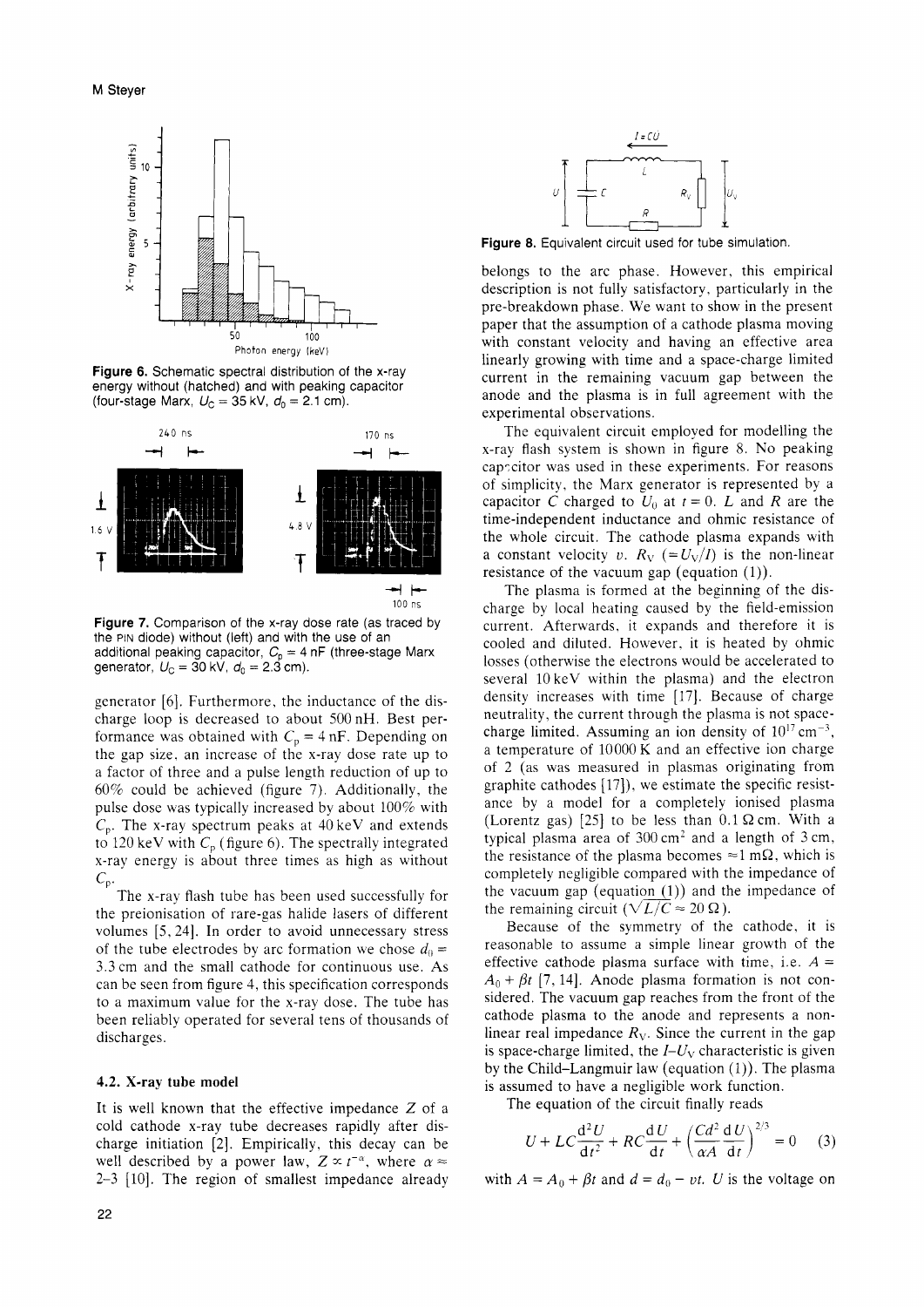**Table 1.** The parameter set that describes the discharge kinetics of the present x-ray flash tube (small cathode). *L* is the circuit inductance, *v* the plasma velocity,  $A = A_0 + \beta t$ the effective area of the cathode plasma and *R* the ohmic resistance of the whole circuit.

$$
L = 3.02 \pm 0.05 \,\mu\text{H}
$$
\n
$$
v = 3.41 \pm 0.06 \text{ cm } \mu\text{s}^{-1}
$$
\n
$$
A_0 = 285 \pm 25 \text{ cm}^2
$$
\n
$$
\beta = 280 \pm 135 \text{ cm}^2 \,\mu\text{s}^{-1}
$$
\n
$$
R = 0.95 \pm 0.04 \,\Omega
$$

the erected Marx capacitance. The initial conditions are  $U(t = 0) = U_0$  and  $I(t = 0) = C dU/dt = 0$ .  $U_0$ , C, L, R and  $d_0$  can be directly measured or derived from other measurements with an uncertainty of about  $\pm 2\%$ *(L* and *R* can be derived from the period and the damping constant of the short circuit current oscillations putting the cathode in direct contact with the anode). The remaining parameter set, consisting of *Ao,*   $\beta$  and  $\upsilon$ , is determined so that the values are constant for the different experiments where  $C$  and  $d_0$  are varied.

Since by changing each of the three free parameters the current waveform is modified in a characteristic way, the fitting procedure is quite stable and the derived values for  $A_0$ ,  $\beta$  and  $\nu$  can be considered as reliable within the intervals shown in table 1. Since derived values for  $A_0$ ,  $\beta$  and  $\nu$  can be considered as<br>reliable within the intervals shown in table 1. Since<br> $R \ll \sqrt{L/C}$ , the choice of *R* does not have a very criti-<br>cal influence on the calculated current curves cal influence on the calculated current curves.

Equation (3) is solved on a personal computer using the numeric data from the 7250 digital oscilloscope. In these measurements, the 2 cm wide cathode was employed. The parameter values were obtained by a least-squares fit to the xperimental current data between  $t = 0$  and  $t = t_c$ , the time of plasma closure or  $t_{\rm R}$ , the time of current reversal, whichever occurs first. The aim of this work is to simulate the tube current and the x-ray intensity before these events. **A** description of the circuit after plasma closure (in the arc phase) requires a completely different model. Moreover, after current reversal (which may occur before plasma closure) electron emission from the anode has to be considered. This will probably occur through field emission, but the work function of the anode cannot be neglected. Therefore, equation (3) is not able to predict correctly the tube behaviour for either  $t > t<sub>C</sub>$  or for  $t > t_{\rm R}$ .

In figures 9 and 10 the calculated temporal behaviour of tube current and x-ray intensity **is** compared with the experimental data for two different electrode separations  $d_0$ . The x-ray intensity S, plotted in arbitrary but equal units, is assumed to be given according to equation *(2a).* 

Figure 9 shows the situation for a four-stage Marx generator,  $U_C = 30 \text{ kV}$  and  $d_0 = 2.1 \text{ cm}$ . The arrow marks the moment of plasma closure assuming a plasma velocity of  $3.4 \text{ cm } \mu\text{s}^{-1}$  by which the experimental data are fitted best. It is seen that here  $t<sub>R</sub>$  and



Figure 9. Experimental traces of the tube current (top) and the x-ray dose rate (bottom) fitted by a solution of equation (3). **A** four-stage Marx generator and the small cathode were employed,  $d_0 = 2.1$  cm.



**Figure 10.** Same as figure 9, but for  $d_0 = 3.6$  cm.

 $t_c$  approximately coincide. Since at  $t = t_c$  there is still some energy stored in the capacitors, an arc is formed which is indicated by current oscillations.

For  $d_0 = 3.6$  cm (figure 10) plasma closure occurs more than 150 ns after the current has reached the zero line  $(v = 3.4 \text{ cm } \mu s^{-1})$ . Here the current cannot reverse, since electron emission by the anode is not possible. Hence the tube current is abruptly terminated. This also shows that practically no anode plasma is formed before plasma closure. In this case also the voltage at the high-voltage feedthrough was measured and compared with the calculation. **As** well as the current trace, the voltage waveform is abruptly terminated. **As** an indication of the plasma movement (decrease in *d)* it peaks earlier than the current and even the x-ray pulse [2].

The time response of the voltage-divider is apparently not fast enough to resolve the initiation of the discharge. Immediately after the erection of the Marx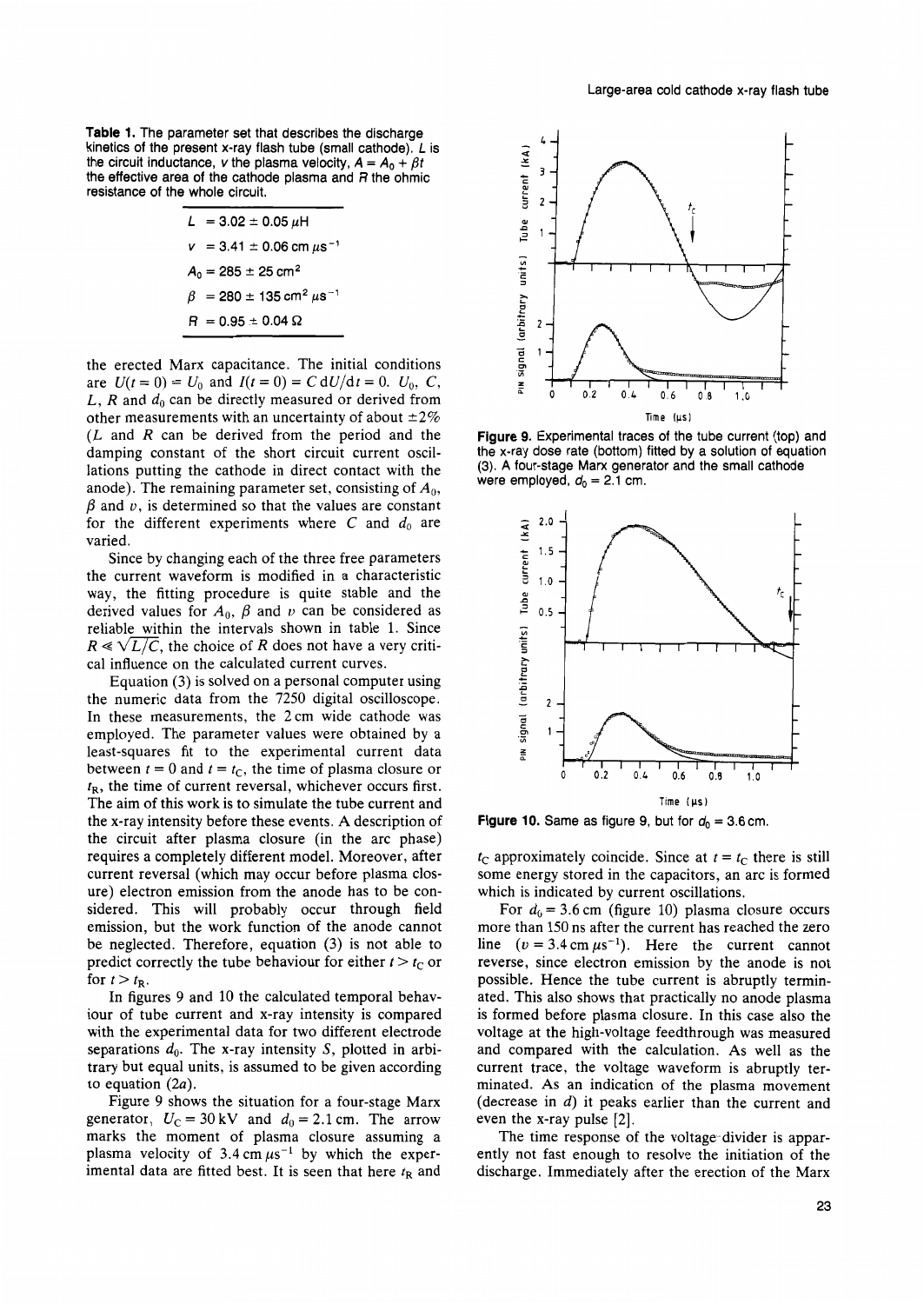generator the tube voltage should be rather high (since no current can flow before the cathode plasma has been formed). The duration of plasma formation has been observed to be 10-100 ns with graphite cathodes [14]. In the present tube, the time of formation appears to be definitely shorter than the 50 ns time resolution of the divider, which we attribute to facilitated plasma formation of the carbon felt cathode.

The x-ray pulse shape is quite satisfactorily predicted by the simulation in spite of the discrepancy between intensity and dose rate (see **9** 4.1). Apparently, this difference does not very strongly affect the pulse shape in practical terms. The experimental x-ray trace has a tail of about  $1 \mu s$  which is not predicted. This is an artefact (presumably caused by slow diffusion of charge carriers in the diode), since there is still an x-ray signal although the tube current has ceased (figure 10). It has been checked that the rise time of the **PIN** diode is of the order of 10 ns.

The voltage dependence of the peak current is in excellent agreement with the experimental data when a constant parameter set is used  $(I_{\text{max}} \propto U_C^{\gamma}$ ,  $1.2 \leq \gamma$  $\leq$  1.3), and also the dependence of  $I_{\text{max}}$ , the dose and maximum dose rate on  $d_0$  (figures 3 and 4) are in good agreement with the experiment. However, the calculated dependences of the dose and the peak dose rate on the charging voltage  $U<sub>C</sub>$  are too weak compared with experiment. Both are predicted by the model to vary approximately with the third power of  $U_{\rm C}$ . The dose increases slightly slower than the peak dose rate due to a somewhat shorter pulse length. As has been mentioned in **9** 4.1, the source of this discrepancy is not fully understood.

The current traces for various electrode separations  $d_0$  and for two different Marx generator designs  $(n =$ 3,4) have been described by equation (3). A consistent parameter set could be derived by least-squares fits (table 1).

The plasma velocity of  $3.4 \text{ cm } \mu\text{s}^{-1}$  is comparable with values reported by other authors [14]. The expansion rate of the plasma area corresponds to a reasonable emission angle of  $60 \pm 10^{\circ}$ , measured from the forward direction. There may be some doubt about the large initial area  $A_0$  which is more than three times larger than the physical area of carbon felt  $(80 \text{ cm}^2)$ . However, this large emission area is real as has been checked by measuring the dose along a line parallel to the short dimension of the cathode below the output window. The width (FWHM) of the active anode area is usually of the order of  $6-8$  cm. Possibly plasma formation at the side surfaces of the carbon felt cathode precedes the formation on the surface facing towards the anode and so increases the initial effective emission area.

## **5. Conclusion**

A simple and reliable x-ray flash source designed for preionising gas discharge lasers is described. Output dose rate and dose are strongly dependent on the anode-cathode separation, the cathode area and the operating voltage. The tube can be adjusted by simple geometrical changes so that no arc is formed which might damage the electrodes.

The x-ray tube provides a smooth and stable x-ray output  $(\pm 5\%)$ . It can be described in good agreement with experiment by assuming a cathode plasma with an effective area linearly growing in time and a constant velocity of about  $3.4 \text{ cm } \mu\text{s}^{-1}$ . The current in the remaining vacuum gap is space-charge limited.

The plasma movement is clearly indicated by a time delay between the maxima of tube voltage, x-ray pulse and current. However, some open questions remain, like the strong voltage dependence of the x-ray output.

The x-ray flash tube has been operated during several tens of thousands of shots to preionise the  $30 \text{ cm}^3$ discharge volume of a rare-gas halide laser. The influence of gas composition, preionisation geometry, x-ray dose, pressure and time delay between the x-ray pulse and the laser discharge on the output energy has been extensively studied *[5].* In a modified version it is currently in operation with another XeCl excimer laser having a discharge volume of about  $5 \times 6 \times 40$  cm<sup>3</sup>, from which 5 J in a 45 ns pulse could be extracted [24].

#### **Acknowledgments**

The author would like to thank Professor F P Schafer for continuous support and stimulating interest. The contributions of Dr K A Stankov, Dr H Voges, H Mizoguchi and B Ouyang are gratefully acknowledged.

#### **References**

- [l] Germer R 1979 *J. Phys. E: Sci. Instrum.* **12** 337-50
- [2] Jamet F and Thomer *G* 1976 *Flash Radiography* (New York: Elsevier) pp 15-85
- [3] Sumida **S,** Obara M and Fujioka T 1978 *Appl. Phys. Lett.* **33** 913-5
- [4] Lin S C, Zheng C E, Lo D and Matsumoto J 1986 *Appl. Phys.* B **40** 15-23
- *[5]* Steyer M and Voges H 1987 *Appl. Phys.* B **42** 155-60
- [6] Jayaram K and Alcock A J 1985 *J. Appl. Phys.*
- [7] Bonnie R J M, Gerritsen J W and Zuidema R J 1989 **58** 1719-26 *J. Appl. Phys. 65* 4521-8
- [8] Thomer G 1967 Rontgenblitztechnik in *Kurzzeitphysik*  ed. K Vollrath and G Thomer (Vienna: Springer) pp 328-66
- [9] Eden J *G* and Epp D 1980 *Rev. Sci. Instrum.* **51** 781-5
- [lo] Krehl P 1986 *Reu. Sci. Instrum.* **57** 1581-9
- [l11 Goldman M and Goldman A 1963 *J. Physique*  **24** 303-6
- [l21 Handel S K and Sundstrom I 1965 *Z. Phys.* **188** 506-18 [l31 Johnson Q, Mitchell A C and Smith I D 1980 *Reu. Sci.*
- [l41 Parker R K, Anderson R E and Duncan C V 1973 *Instrum.* **51** 741-9
- *J. Appl. Phys.* **45** 2463-79
- [l51 Chatterton P A 1978 Vacuum breakdown in *Electrical Breakdown of Gases* ed. J M Meek and J D Craggs (Chichester: Wiley) pp 129-208